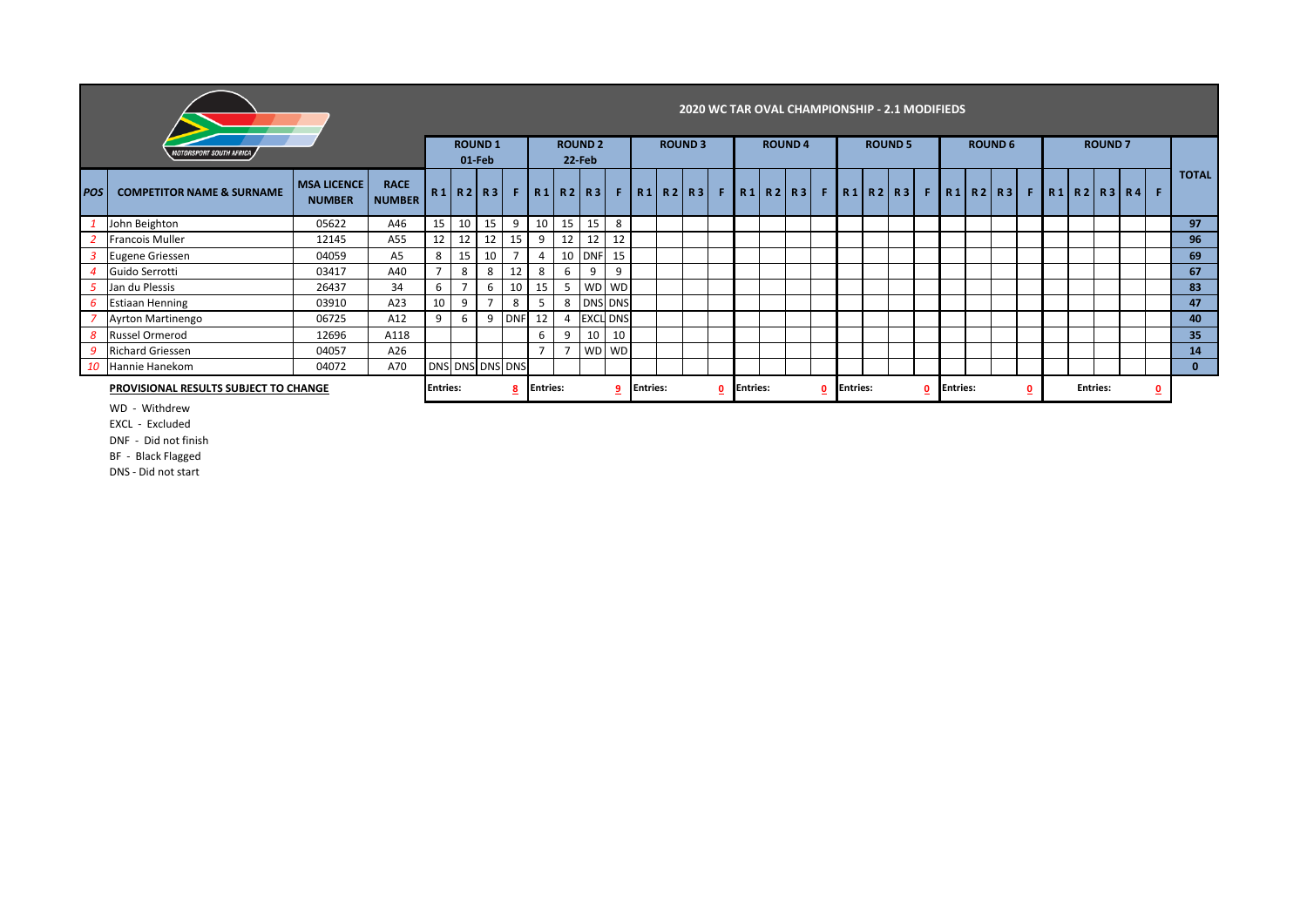|                | <b>MOTORSPORT SOUTH AFRICA</b>       | <b>ROUND1</b><br><b>ROUND 2</b><br>01-Feb<br>22-Feb |                              |                |                |            |                |                          |                |            |  |  |  |  |
|----------------|--------------------------------------|-----------------------------------------------------|------------------------------|----------------|----------------|------------|----------------|--------------------------|----------------|------------|--|--|--|--|
| <b>POS</b>     | <b>COMPETITOR NAME &amp; SURNAME</b> | <b>MSA LICENCE</b><br><b>NUMBER</b>                 | <b>RACE</b><br><b>NUMBER</b> | R <sub>1</sub> | R <sub>2</sub> | <b>R3</b>  | F              | R <sub>1</sub>           | R <sub>2</sub> | <b>R3</b>  |  |  |  |  |
| 1              | Chris Etzebeth                       | 4436                                                | 96                           | 15             | 15             | 15         | 12             | $\overline{\phantom{a}}$ | 15             | 15         |  |  |  |  |
| $\overline{2}$ | Denrich van Tonder                   | 13488                                               | 44                           | 9              | 12             | 12         | 15             |                          |                |            |  |  |  |  |
| 3              | Morne Rauch                          | 25203                                               | 5                            | 12             | 9              | 10         | 10             | $\overline{\phantom{a}}$ | 12             | 12         |  |  |  |  |
| 4              | <b>Grant McClean</b>                 | 4528                                                | 29                           | 10             | 10             | 9          | 9              | $\overline{\phantom{a}}$ | 10             | 10         |  |  |  |  |
| 5              | Matthew van Dorp                     | 22076                                               | 12                           | 8              | 8              | 8          | 8              |                          |                |            |  |  |  |  |
| 6              | Jason Mills                          | 24523                                               | 71                           | $\overline{7}$ | 7              | 7          | $\overline{7}$ |                          |                |            |  |  |  |  |
| 7              | Gary van Dyk                         | 12435                                               | 38                           | <b>DNF</b>     | <b>DNF</b>     | <b>DNS</b> | <b>DNS</b>     |                          |                |            |  |  |  |  |
| 8              | Karl Martin                          | 22810                                               | 21                           |                |                |            |                |                          | 9              | 9          |  |  |  |  |
| 9              | Heinrich van Rhyn                    | 20058                                               | 48                           |                |                |            |                | DNS                      | DNS            | <b>DNS</b> |  |  |  |  |
|                |                                      |                                                     |                              |                |                |            |                |                          |                |            |  |  |  |  |

## **PROVISIONAL RESULTS SUBJECT TO CHANGE Entries: Entries: Entries:**

**7**

WD - Withdrew EXCL - Excluded DNF - Did not finish BF - Black Flagged

DNS - Did not start

**Race 1 will not co towards the championship as minimum numbe laps required wa met. Only 6 laps**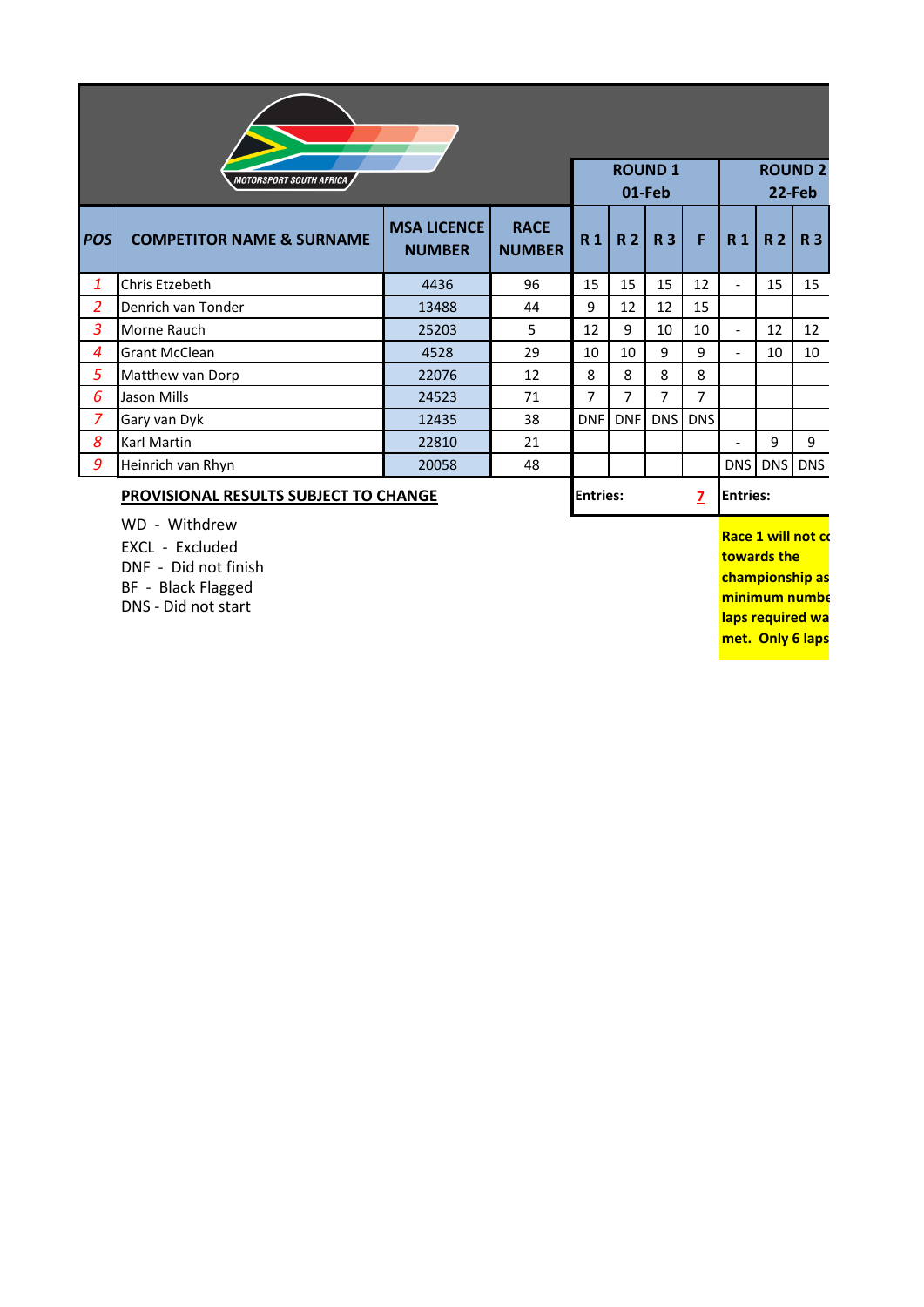|                |                                            |                |                |   |  |                 | 2020 WC TAR OVAL CHAMPIONSHIP - STOCKRODS |                          |                 |       |                |   |                 |          |                |                 |  |       |           |  |
|----------------|--------------------------------------------|----------------|----------------|---|--|-----------------|-------------------------------------------|--------------------------|-----------------|-------|----------------|---|-----------------|----------|----------------|-----------------|--|-------|-----------|--|
|                |                                            |                | <b>ROUND 3</b> |   |  |                 | <b>ROUND 4</b>                            |                          |                 |       | <b>ROUND 5</b> |   |                 |          | <b>ROUND 6</b> | <b>ROUND</b>    |  |       |           |  |
| F              | R1                                         | R <sub>2</sub> | R3             | F |  |                 | R1 R2 R3                                  | $\mathsf{F}$             |                 | R1 R2 | <b>R3</b>      | F |                 | $R1 R2 $ | R3             | F               |  | R1 R2 | <b>R3</b> |  |
| 15             |                                            |                |                |   |  |                 |                                           |                          |                 |       |                |   |                 |          |                |                 |  |       |           |  |
|                |                                            |                |                |   |  |                 |                                           |                          |                 |       |                |   |                 |          |                |                 |  |       |           |  |
| 10             |                                            |                |                |   |  |                 |                                           |                          |                 |       |                |   |                 |          |                |                 |  |       |           |  |
| 12             |                                            |                |                |   |  |                 |                                           |                          |                 |       |                |   |                 |          |                |                 |  |       |           |  |
|                |                                            |                |                |   |  |                 |                                           |                          |                 |       |                |   |                 |          |                |                 |  |       |           |  |
|                |                                            |                |                |   |  |                 |                                           |                          |                 |       |                |   |                 |          |                |                 |  |       |           |  |
|                |                                            |                |                |   |  |                 |                                           |                          |                 |       |                |   |                 |          |                |                 |  |       |           |  |
| 8              |                                            |                |                |   |  |                 |                                           |                          |                 |       |                |   |                 |          |                |                 |  |       |           |  |
| 9              |                                            |                |                |   |  |                 |                                           |                          |                 |       |                |   |                 |          |                |                 |  |       |           |  |
| $\overline{5}$ | <b>Entries:</b><br>$\overline{\mathbf{0}}$ |                |                |   |  | <b>Entries:</b> |                                           | $\underline{\mathbf{0}}$ | <b>Entries:</b> |       |                | 0 | <b>Entries:</b> |          |                | <b>Entries:</b> |  |       |           |  |

**<u>Punt</u>** 

<u> Tanzania (h. 1888).</u>

**champions** 

<mark>r of</mark> <mark>s not</mark>

**run.**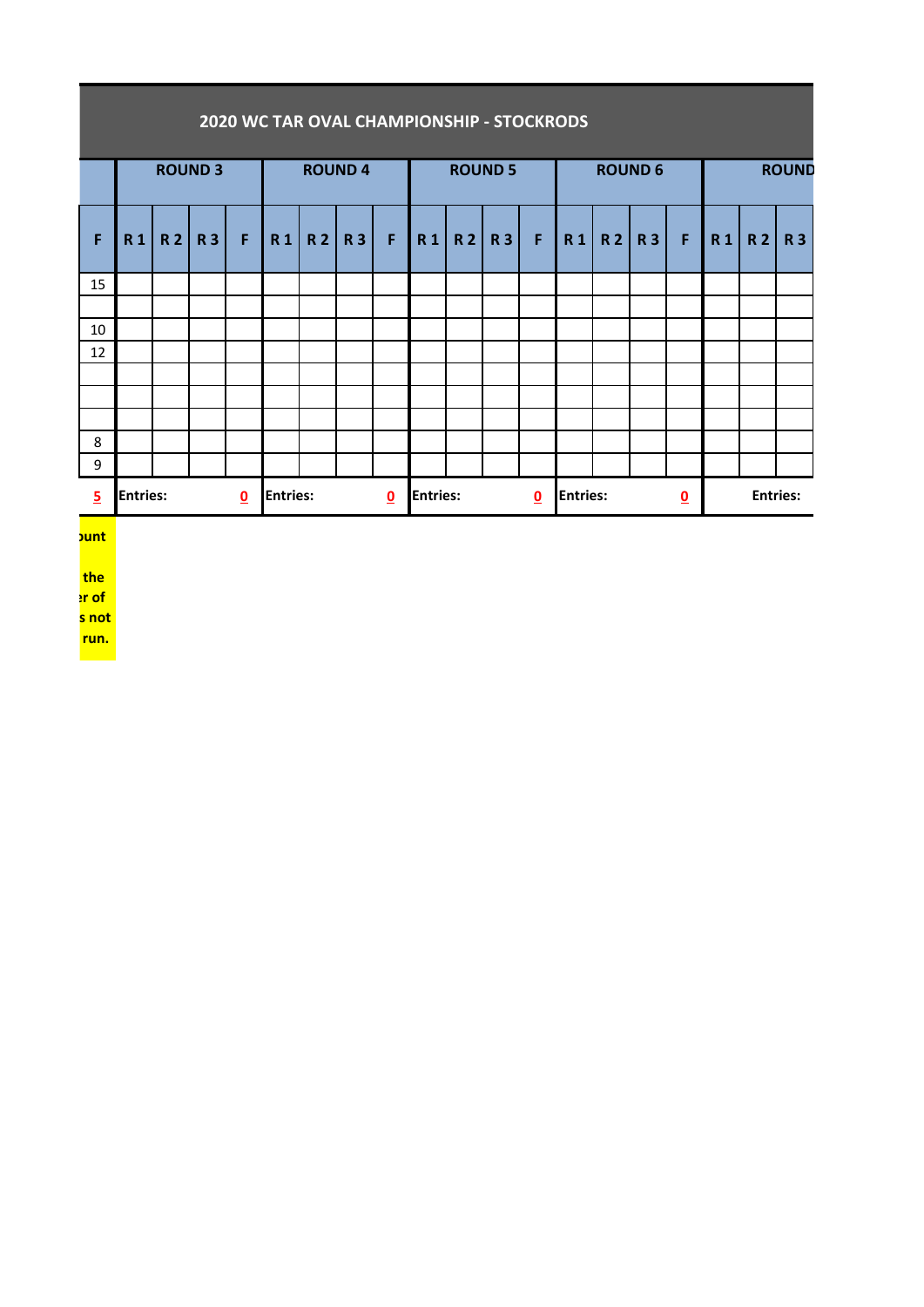| $\overline{7}$ |                         |              |  |
|----------------|-------------------------|--------------|--|
| <b>R4</b>      | F                       | <b>TOTAL</b> |  |
|                |                         | 102          |  |
|                |                         | 48           |  |
|                |                         | 75           |  |
|                |                         | 70           |  |
|                |                         | 32           |  |
|                |                         | 28           |  |
|                |                         | $\mathbf 0$  |  |
|                |                         | 26           |  |
|                |                         | 9            |  |
|                | $\overline{\mathbf{0}}$ |              |  |